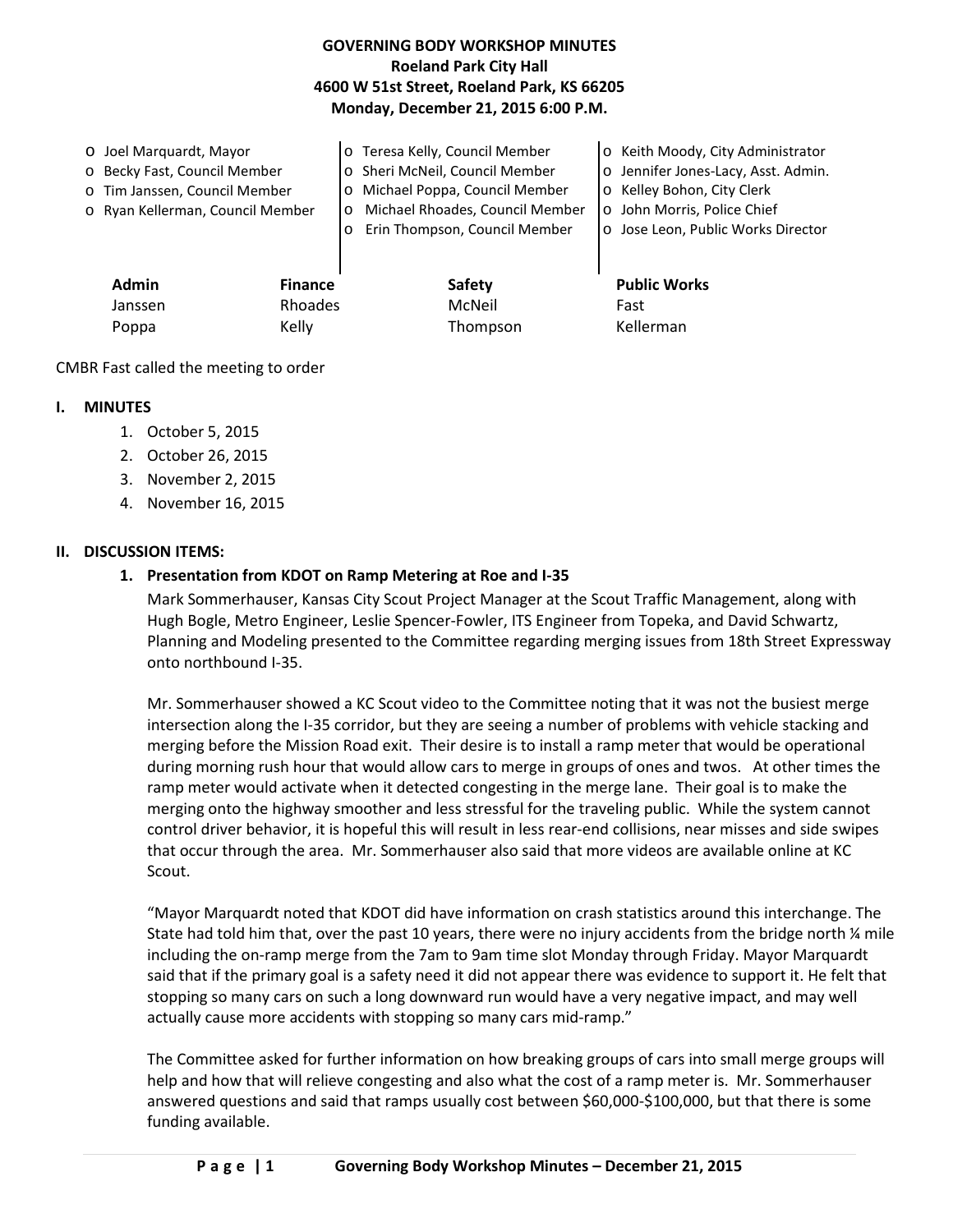Public Works Director Leon wanted to make sure that everyone knew that after one of the engineering meetings he attended he spoke with Hugh Bogle to discuss concerns of the lack of maintenance and to look at the roadway of the intersection. He added that KDOT had staff out there and cleaned up the area and wanted to thank him publicly for taking care of that.

## **2. Committee Appointment and Reappointment**

The Committee agreed to recommend the appointment of Deb Settle to the Community Events Committee and the reappointment of Mark Kohles to the Planning Commission at the City Council meeting following the Workshop.

### **3. Approval of R Park Fundraising Events 2016**

Gretchen Davis from the Citizens Fundraising Initiative for R Park presented three events that approval is requested. These events have been approved by the Events Committee and the Parks Committee.

The events are:

**Treasure in R Park.** Saturday, June 4, 10 a.m. to 12 p.m. (Rain date June 11). This is a pirate-themed event for kids. It has previously been well received and well attended. It is a free event with pirate activities, pirate storytelling and a possible magician. They are offering a \$5 picnic lunch as their fundraising venture.

**All-City Block Party.** Saturday, June 4, 3 p.m.

There will be a coordinated effort between the two events and the Events Committee will help with set-up, take down and publicizing each other's events at R Park. They are requesting police security at all events as well as no parking signs on the housing side of the streets like last year. They will also come before the Council to seek approval for their banners.

**Soccer Clinic.** June 18 (Rain date June 25; these dates are tentative). Soccer Clinic for elementary school aged children in R Park. Event will be run by i9 Sports of Johnson County. They will be donating tents, tables, soccer equipment and some coaches to the event. In return, they will provide a table for them so they can publicize their organization. They will also be prominently displayed as a sponsor and they will be promoted at the event. Pre-registration is \$15 and \$20 at the event. Registration will cover all participants with insurance.

Amplified Soccer, a Roeland Park-based business owned by Chris Burt, will help in obtaining soccer-related rewards that will be given to the participants like a soccer ball or duffle bag. He also hopes to bring one or two FC Kansas City women's professional soccer players to help with the clinic. Once their schedule is set in February that will determine the final date for the clinic. Set-up for event might start as early as 7 a.m. with the event beginning at 9 .m. They are requesting police security during the event as well as no parking signs on the housing side of the park. They will also seek approval from the Council for banners on Roe.

**Chili Brews and Country Music Too.** Saturday, October 15, 6-9 p.m. at Roeland Park Community Center. Tickets for the event are Adults, \$15; Children 3-10, \$8; Children 2 and under, free. There will be a variety of chilies, chili toppings, a mini bag of Fritos and beverages will be water, soda, and local craft beer. There will also be a country music band. Again, they will seek approval from the Council to put up one or two banners.

Chief Morris said he will volunteer security services for the events.

Ms. Davis said they intentionally keep the prices down on the tickets to hopefully encourage more people to come. She added even though this is a fundraiser, the community get-together is more important. They hope to raise \$4,000-\$5,000 for the chili event. She said that while a lot of hard work goes into these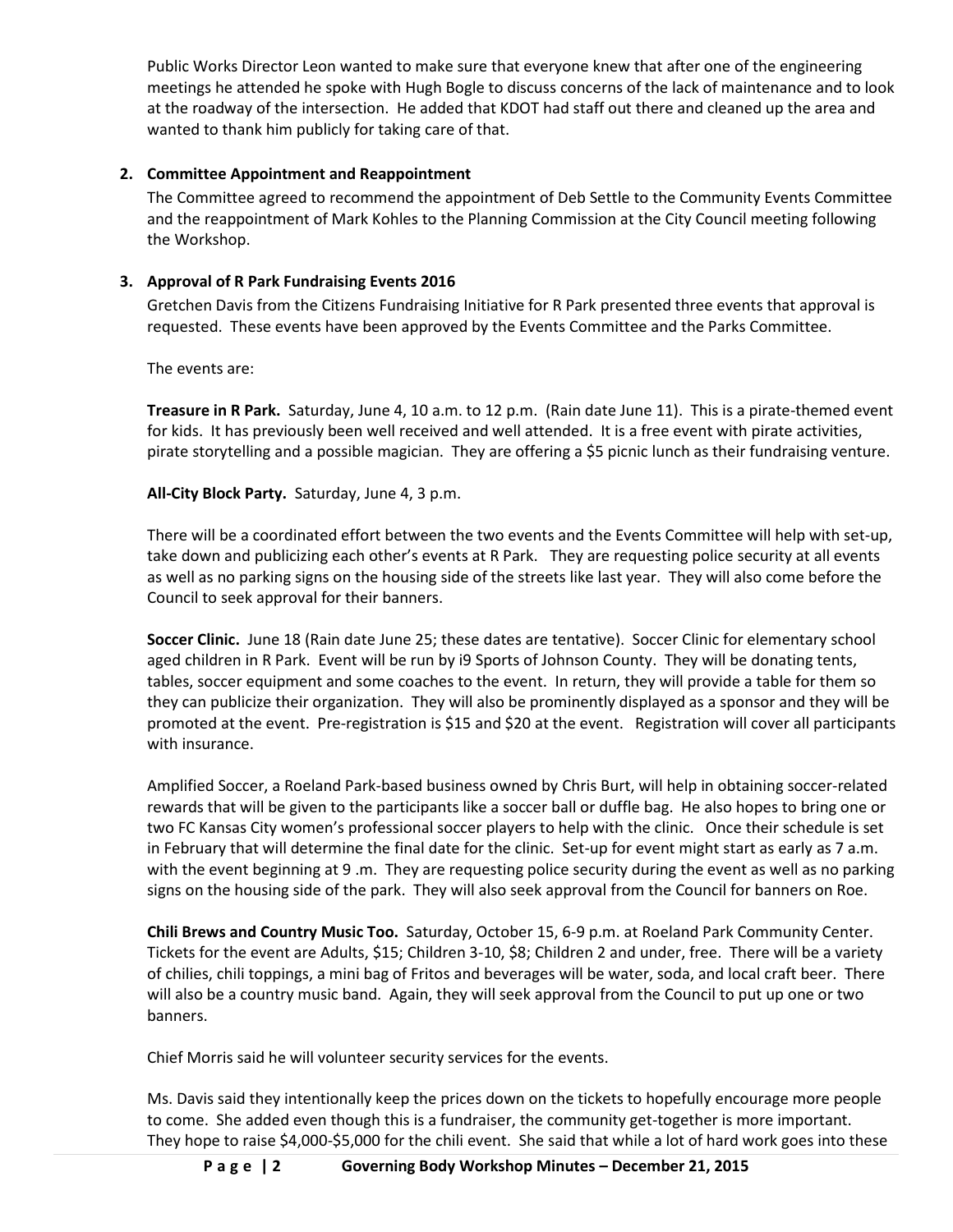events and there is not a lot of financial return, the events benefit the City with a community event that people enjoy.

CMBR Janssen asked about a family rate for the chili dinner, and Ms. Davis said that was something they could consider.

The Events Committee will pay for the banners, but will need Public Works to put them up. There was agreement from the Committee to approve the events.

## **4. January Community Forum Outline**

CMBR Thompson presented the proposed outline for the Community Form. Mayor Marquardt will have a presentation on R Park and possibly Kyle Rogler will be presenting the design plan of Nall Park. Brett Shoffner from Urban Trail Company could possibly be on hand to speak about the trail at Nall Park. Also a presentation about the branding initiative and the ongoing work of the Council.

CMBR Fast suggested Public Works Director Leon could give an introduction of the big picture of Nall Park before the trail presentation.

CMBR Rhoades asked about plans for a disc golf course at Nall Park. CMBR Thompson said there hasn't been a lot of public interest with regards to that and a disc golf representative was invited to present at a Parks meeting and did not show, so they were not able to further that relationship.

It was decided that a Q&A session would be held after presentation of each topic and speaker cards need to be filled out at the start of the forum. Ms. Jones-Lacy will handle the robo-call notification. They will try to reach as many residents as possible through flyers, Constant Contact and the City's website.

CMBR Kelly would like included in the branding presentation the origin of the idea from the Strategic Plan.

# **5. Marketing and Branding RFP Approval** *Public Comment:*

**Tom Madigan.** Mr. Madigan said the City has a history of supporting the arts, encouraging diversity and being environmentally conscious and looking at the rebranding as a way to more effectively convey the image of who we are as a City. He recommended Mike Hickey, who worked on the Strategic Planning Committee, to be appointed to the Community Branding Committee.

City Administrator Moody said that they have incorporated the recommended changes to the RFP to include past slogans of "Best little town in town" and "City of trees." CMBR Fast reviewed old reports from the 90s and wanted to include the theme "City of Roeland Park, Kansas, gateway to Johnson County" as she felt that reflects who we are as a City.

CMBR Poppa drew everyone attention to the last sentence in Paragraph 1 and after some discussion it was decided to remove it altogether.

It was decided that the Branding Committee would consist of CMBRS Rhoades, Kellerman and Poppa and also Mike Hickey. The committee will be charged with interviewing companies responding to the RFP, creating a presentation report and making recommendations to Council.

Due to the start of the City Council meeting, the Governing Body decided to reconvene the Workshop for 30 minutes after the City Council meeting to discuss short-term rental regulations.

(Roeland Park Governing Body Workshop in Recess from 6:55 p.m. to 8:30 p.m.)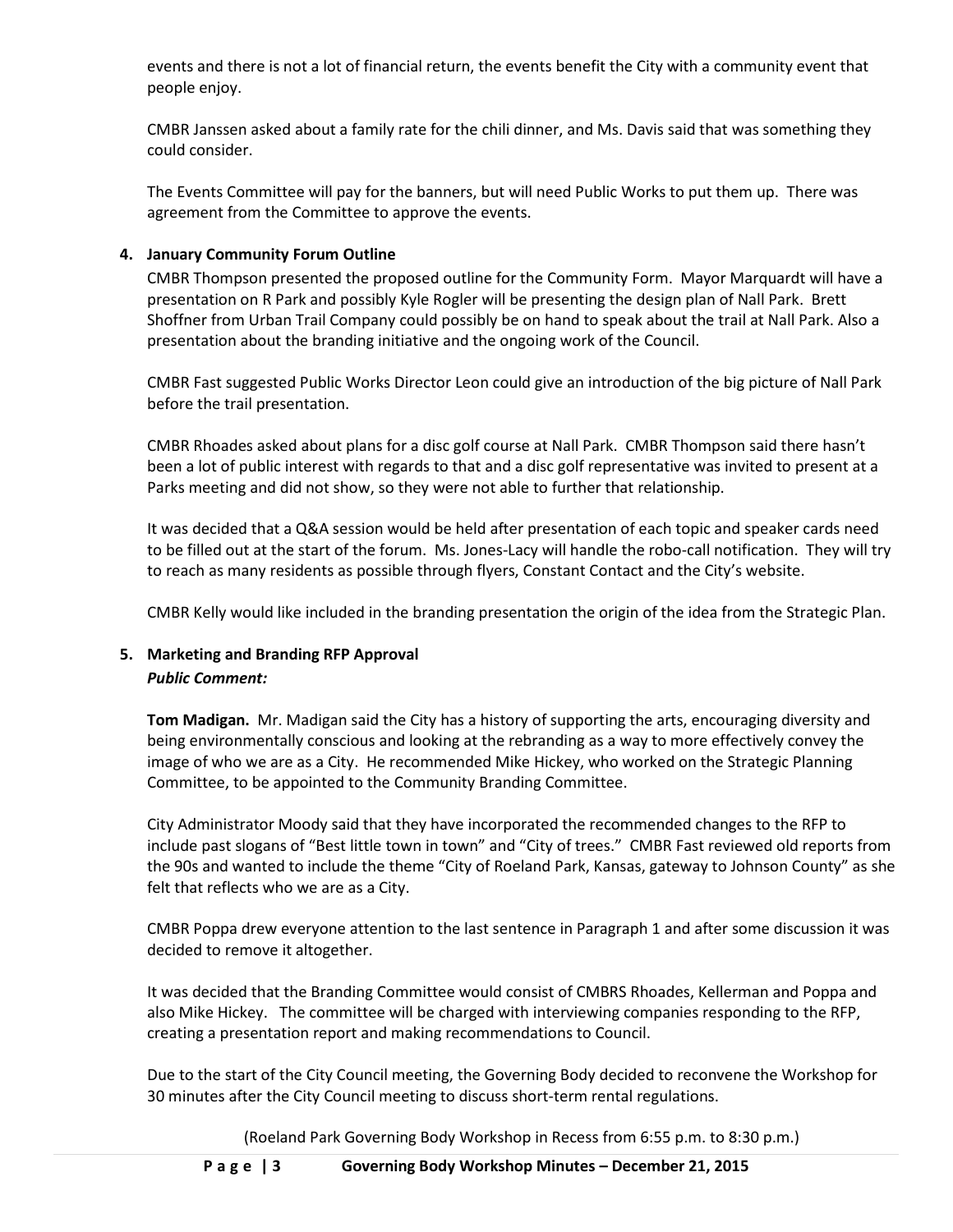CMBR Fast reconvened the Workshop.

#### **6. Direction of Enforcement on Short Term Rentals**

After speaking with the Municipal Judge, City Attorney and City Administrator, Mayor Marquardt said it is apparent that short-term rentals were not perceived when creating the rental ordinances for the City. Rentals are non-owner occupied units while Airbnb and similar entities are usually owner-occupied. He felt that there should be leniency shown to residents who are doing this until the Governing Body can work out the details of how to proceed. He also said that they are clearly a business and should be treated as such but the City should assist the homeowner in obtaining a business license, getting the property inspected especially as it pertains to sleeping areas and egress. He also recommended waiving fees until the ordinance is figured out. His felt they should make sure they are doing everything to uphold ordinances and these rentals, even though against the intent of the law, could not have perceived at the time it was created.

CMBR McNeil said that until a decision is made, she would like the rentals to stop, no fines issued, or warning letters.

City Attorney Shortlidge said the Governing Body will be talking about the home occupation ordinance and the rental housing ordinance. The home occupation ordinance outlaws boarding houses and tourist homes, which is undefined. He feels that short-term rentals falls within that ordinance. Since these shortterm rentals were not intended to be included, the question becomes whether or not to suspend enforcement of the ordinance. City Attorney Shortlidge clarified for CMBR Kellerman his conversations with Mayor Marquardt who inquired about the process of an ordinance violation. Since this would be considered a municipal violation, it will be an issue for the municipal court. The judge also responded to the Mayor saying it would depend upon the facts of the case and would need to be proven beyond a reasonable doubt to determine the outcome.

Mayor Marquardt said everyone values the opinion of Mr. Shortlidge and if he is saying it's not legal the way it's written, and the Governing Body has taken oaths to uphold the law, is suspension of the law reasonable since this type of venture in the City was not anticipated when the ordinance was written. Mr. Shortlidge said the Council has given direction to staff to suspend enforcement of ordinances in the past and it could be done in this case. He said the Governing Body cannot write new rules without having an ordinance.

Mayor Marquardt said he felt this was a reasonable time for suspension of the ordinance.

The Committee also discussed whether they could regulate where short-term rentals were advertised. There was discussion of not wanting rentals advertised on outlets such as Craigslist.

The Committee also discussed whether suspension of the ordinance could be done at the Workshop would have to be approved at a Council meeting.

The Committee reached an agreement to support CMBR Poppa's suggestion that the Governing Body support the enforcement of the ordinance as staff sees fit.

CMBR McNeil didn't think it was fair to put staff in the position of whether to uphold or break City laws.

City Administrator Moody said as staff, his opinion would be the boarding home or tourist definition is not permitted under code.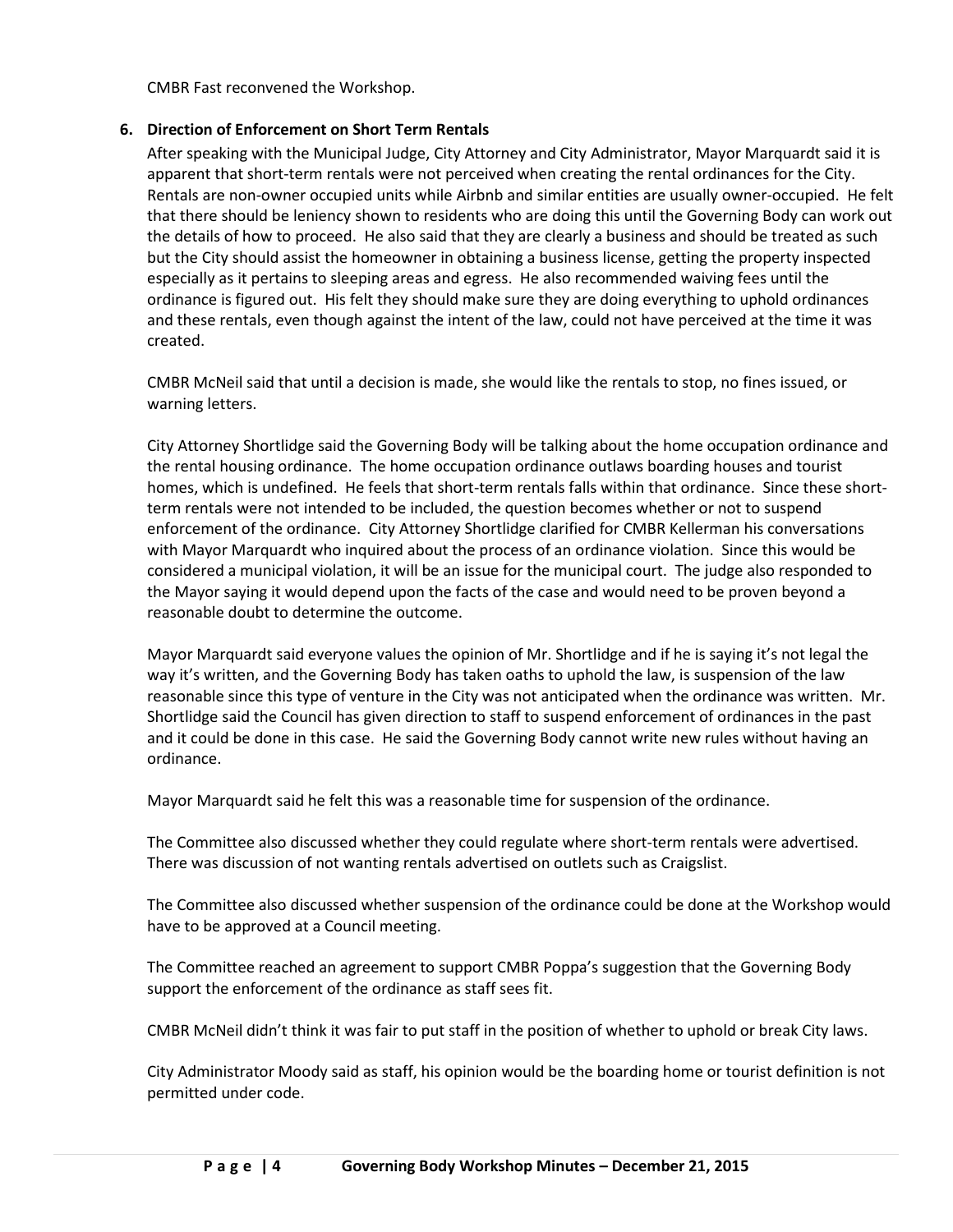CMBR Poppa said Mr. Shortlidge has given his opinion that they are currently prohibited under the ordinance.

CMBR Rhoades commented that he does not believe it is the Council's objective to say not to enforce an ordinance. CMBR Poppa clarified that he was not suggesting that staff not enforce the laws.

CMBR Kelly asked, if the ordinance is enforced, what is the time frame and what are the action steps. City Administrator Moody said a resident would be notified in writing. They would also attempt to contact them by phone that they're in violation of this section of the City Code. He also said that the immediate response he will get is that people have already registered and are planning on coming and what do they do. Mr. Moody didn't know what he would tell them. CMBR Kelly asked if after they received notice what would happen if the resident refused. City Administrator Moody said they would receive a municipal citation.

CMBR Fast said that going into the holidays, people have paid, are planning on coming and feels it would be heartless and cruel to shut them down when people have already booked their spaces. She said if they're going to be shut down at least wait until after the holidays. She said the City gives variances for other issues like paint, gutters, a number of housing violations, and to shut them down now does not reflect the type of city she wants to live in and is embarrassed by the possibility.

CMBR Poppa in favor of regulating Airbnb and getting a recommendation that it is against current code. He proposed backing City staff in their reading of the code to suspend or do what they do after the holiday season because we are not heartless, and until such time as the Governing Body can have the discussion to regulate Airbnb in Roeland Park because it is a progressive city who does want businesses and residents that keep up their homes. He also noted that the Roeland Park houses listed on Airbnb are gorgeous and he did not mind them.

CMBR Kelly said she wants to uphold the law, but suspend enforcement. She recommended a special call meeting the night of January 4th, the after the Workshop to decide whether to enforce the ban while creating an appropriate ordinance.

CMBR Thompson said she would love to support Airbnb and progressive business and young entrepreneurs in the City. She also supported a special call on January 4 and would vote on suspending the ordinance while discussion is in the process.

CMBR Kellerman said that when a law is broken, they should receive a letter, and then they have ten days within which to rectify. He said the Governing Body has known of this issue since June and is in support of staff enforcing the ordinance.

Mayor Marquardt said it is a very reasonable short period of suspension and felt that the City is very lenient. Suspension of enforcement also shows the constituency that we are working on the issue and trying to keep them safe. He said it seem as though staff is uncomfortable not enforcing and also from comments from Mr. Shortlidge, he would recommend enforcing the ordinance after January 7, 2016, due to the holiday season, then enforce it as a violation unless they can get an ordinance reworked before then.

CMBR Rhoades does not feel it his decision whether to enforce or not.

CMBR Janssen would like to support staff in enforcing the ordinance as written, but is comfortable with suspending enforcement to January 15th.